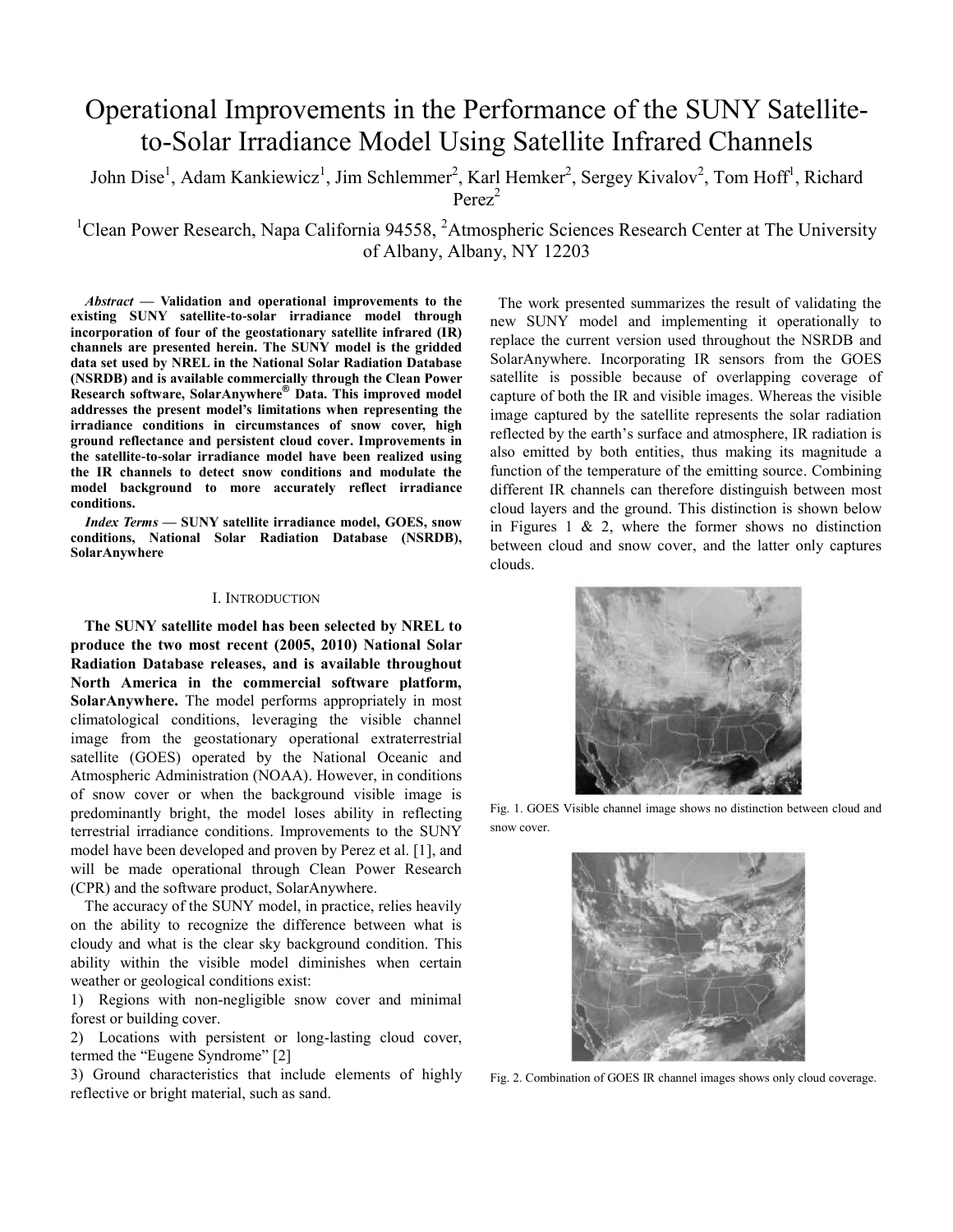## II. METHODOLOGY

The current model already accounts for ground snow cover as an input, presenting an effective approach of binary IR channel use. The aim of the improved model is to better represent conditions with snow or high ground reflectance, thus using the model improvements as a secondary approach which will not hinder the overarching accuracy of the present model. There are other known approaches of a single model method that incorporates visible and IR channels at all points of measurement [3].

The updated model version incorporates all four GOES IR channels listed in Table 1, by an empirical approach of least square fitting to a wide range of high quality temperature measurements from distinct climactic environments across North America.

TABLE 1: GOES SATELLITE IR CHANNELS

| <b>IR Channel</b> | Wavelength            |
|-------------------|-----------------------|
|                   | $3.9 \mu m$           |
|                   | $6.7 \mu m$           |
|                   | $10.7 \mu m$          |
| $5/6*$            | $12 \mu m/13.3 \mu m$ |

*\* IR Channel 5 used for GOES 8-11 and IR channel 6 used for GOES 12-15 satellite data, respectively.*

The empirical approach is retained because (1) the physical processes linking surface downwelling irradiance and IR channels are not as clear-cut as those linking it with reflected radiances [ref 5 in ASES abstr.]; and (2) it is an effective approach, further noting that existing operational satellitebased snow detection algorithms rely in part on empirical thresholds in their implementation (e.g., [4]).

While the current visible model is self-calibrating and does not depend on evolving satellite calibrations [1], the IR model assumes that the satellite IR channels are properly calibrated and do not drift over time. This is a safe assumption because these channels, which are essentially temperature sensors, are constantly calibrated onboard from an absolute temperature source with an operational accuracy of  $\pm$  1K [5].

In addition to the four IR satellite channels, the model also uses operational inputs already available as part of the SolarAnywhere Data production stream, including zenith angle, surface temperature, and ground elevation. Surface temperature is a particularly important input which provides real time ground-truth reference to the remotely sensed brightness temperatures, which are temperatures of the atmospheric layers seen by each IR channel, and that may or may not include the ground temperature, depending on the channel and meteorological conditions.

## III. MODEL VALIDATION

The improved IR+visible SUNY model is validated against a year (2009) of surface-measured irradiance data from fifteen U.S. ISIS and SURFRAD sites. Significant snow cover was

present at the Fort Peck, Sioux Falls, Penn State, Bondville and Boulder sites during this validation period, ranging from  $12 - 25\%$  of the time. Figures 3 & 4 depict the relative hourly MAE for GHI and DNI, respectively, at the fifteen reference ground sites.



Fig. 3. Hourly averaged MAE for GHI from the visible only (V2) and IR+visible (V3) SUNY models.



Fig. 4. Hourly averaged MAE for DNI from the visible only (V2) and IR+visible (V3) SUNY models for 2009.

Composite benchmarked RMSE and MBE metrics for the ground vs. satellite-based results are shown in figures  $5 & 6$ .



Fig. 5. Composite hourly averaged MAE from the visible only (V2) and IR+visible (V3) SUNY models for 2009.

Additional comparisons can be made showing improvements in snow cover conditions by looking specifically at each site referenced against the ground measurements. For 2009, the Fort Peck site exhibited the highest percentage of snow cover out of the five selected sites. Figure 7 shows the scatter of modeled GHI against ground for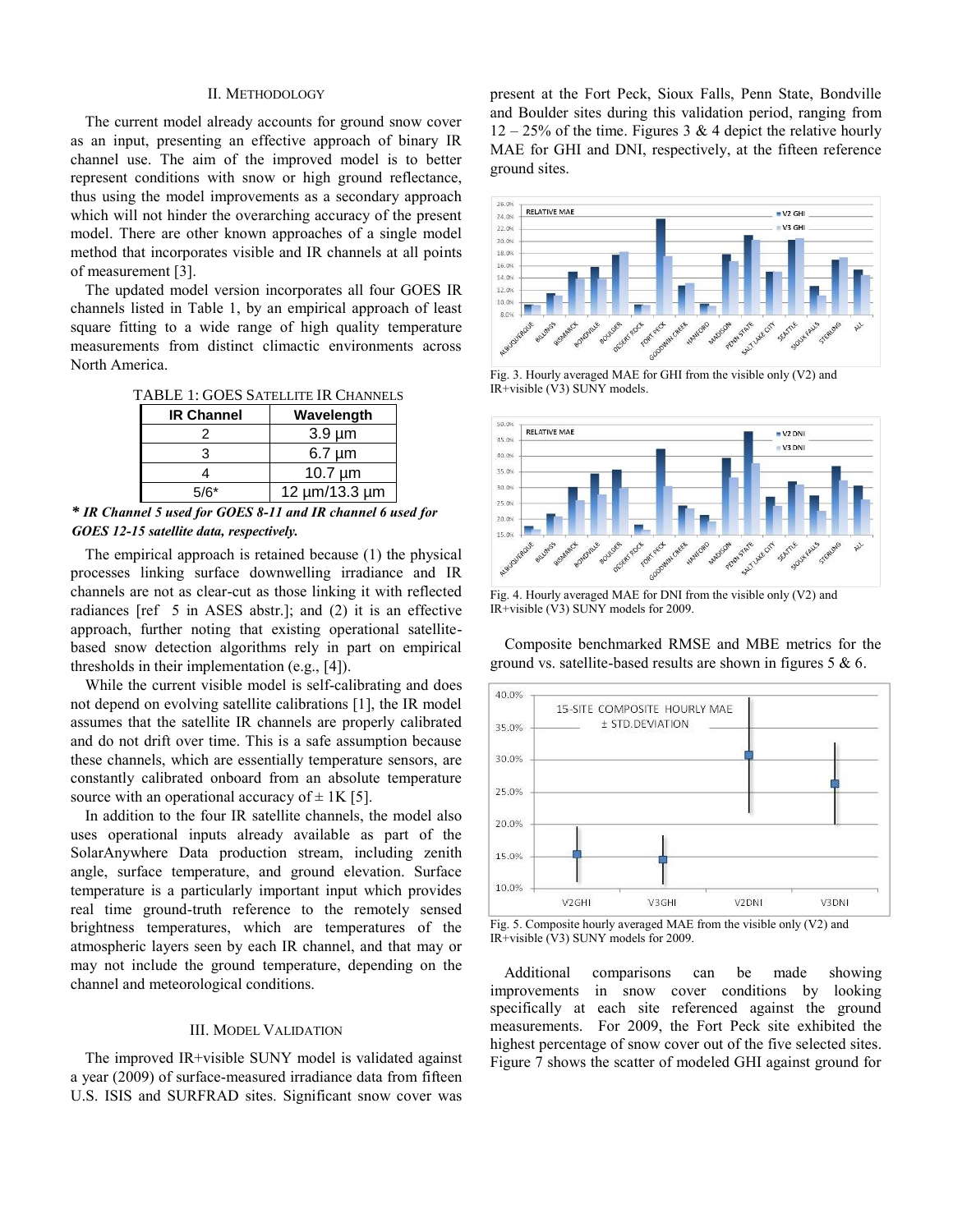the visible-only model. Figure 8 updates this comparison for the new model.



Fig. 7. Comparison of modeled versus measured GHI for Fort Peck, using the visible-only (V2) model for 2009.



Fig 8. Comparisons of modeled versus measured GHI for Fort Peck, using the IR+visible (V3) SUNY models for 2009.

For the five locations with significant snow cover, the model improvements are shown relative to percentage of time with snow cover for 2009 in figure 9. Comparisons are made for all daylight hours in 2009.

The use of the IR channel model was also effective in addressing conditions with persistent cloud coverage and high ground reflectivity. Seattle was used as an example location with persistent cloud cover. Here, a comparison was made using daylight measurements from 2003. The relative bias over this time period decreases from 1.4% to -0.3% for GHI measurements, whereas the GHI RMSE remained relatively



Fig 9. Model bias compared to percentage snow cover for 2009.

consistent from 100.2 to 101.3  $W/m^2$ . Figures 10 and 11 show the scatter comparing the visible-only (V2) and IR+visible (V3) models, respectively, with ground.



Fig. 10. Comparison of modeled (y-axis) versus measured GHI for Seattle, using the visible-only (V2) model. Model bias for 2003 is 1.4%.

Albuquerque is a location that presents specific challenges in high ground reflectivity due to low vegetation and surface material coverage, such as sand. For comparison at this location, the modeled versus measured direct component is presented. For the existing visible satellite model, direct normal irradiance measurements are particularly challenging in regions of high ground reflectivity. Using all daylight hour data from 2003, a comparison of the existing visible model and the new IR+visible model to ground results in a decreased DNI relative bias from 4.9 to 2.2% and a decrease in RMSE from 169.7 to 156.9 W/m<sup>2</sup>.